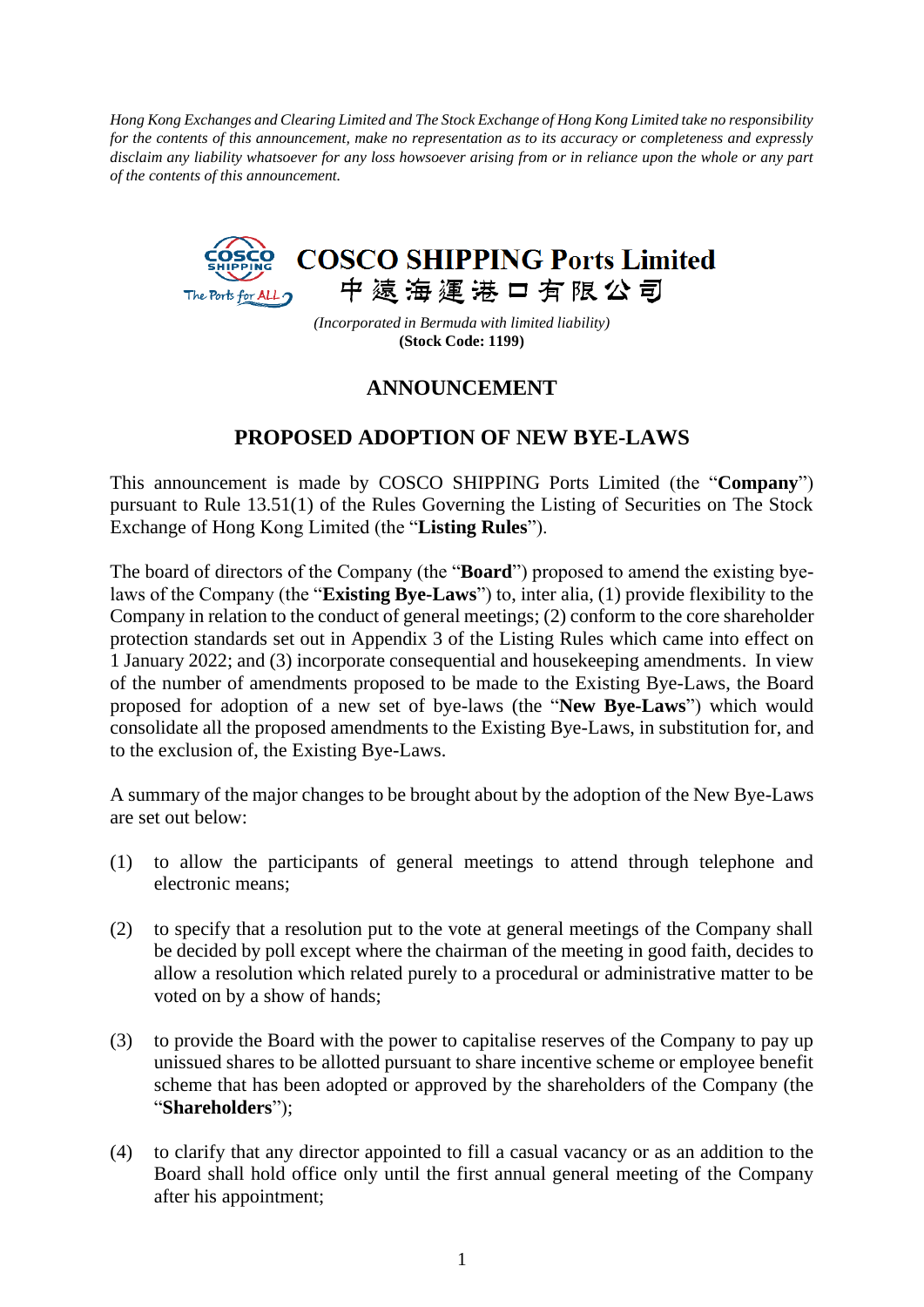- (5) to provide for and clarify the notice and timing requirements for nomination by Shareholders of candidates for election of directors at general meetings of the Company;
- (6) to clarify that there is no maximum age for a person to hold office as a director of the Company;
- (7) to provide that an annual general meeting of the Company shall be held in each financial year (instead of each year) and within 6 months after the end of the Company's financial year (instead of requiring it to be held not more than 15 months after the previous annual general meeting);
- (8) to amend the notice period for an annual general meeting of the Company from 21 clear days to 21 days, and amend the notice period for other general meetings of the Company from 14 clear days to 14 days;
- (9) to remove the requirement of a notice period of not less than 21 clear days for proposing a special resolution to be passed at a general meeting;
- (10) to allow Shareholders (whether present in person or by proxies or in the case of the Shareholders being corporations, their authorised representatives) the right to speak at general meetings of the Company;
- (11) to remove the deprivation of the right to attend and vote at general meetings of the Company attached to shares which have amounts payable by their holders in respect thereof or which are not fully paid up;
- (12) to allow Shareholders holding not less than 10% of the voting rights, on a one vote per share basis, of the Company having the right of voting at general meetings, in addition to the existing right to convene a special general meeting of the Company, be empowered to add resolutions to a meeting agenda;
- (13) to remove the requirement that a record date for determining the Shareholders entitled to receive any dividend, distribution, allotment or issue be not more than 30 days before or after any date on which such dividend, distribution, allotment or issue is declared, paid or made;
- (14) to allow the removal of auditor to be approved by extraordinary resolution (being a resolution passed by a majority of not less than two-thirds of votes cast by Shareholders at a general meeting) instead of by special resolution (being a resolution passed by a majority of not less than three-fourths of votes cast by Shareholders at a general meeting) to align with the laws of Bermuda;
- (15) to allow the Board to fill any casual vacancy in the office of auditor of the Company and fix the remuneration of the auditor so appointed, which shall hold office until the next following annual general meeting of the Company and shall then be subject to appointment and fixing of its remuneration by the Shareholders in general meeting;